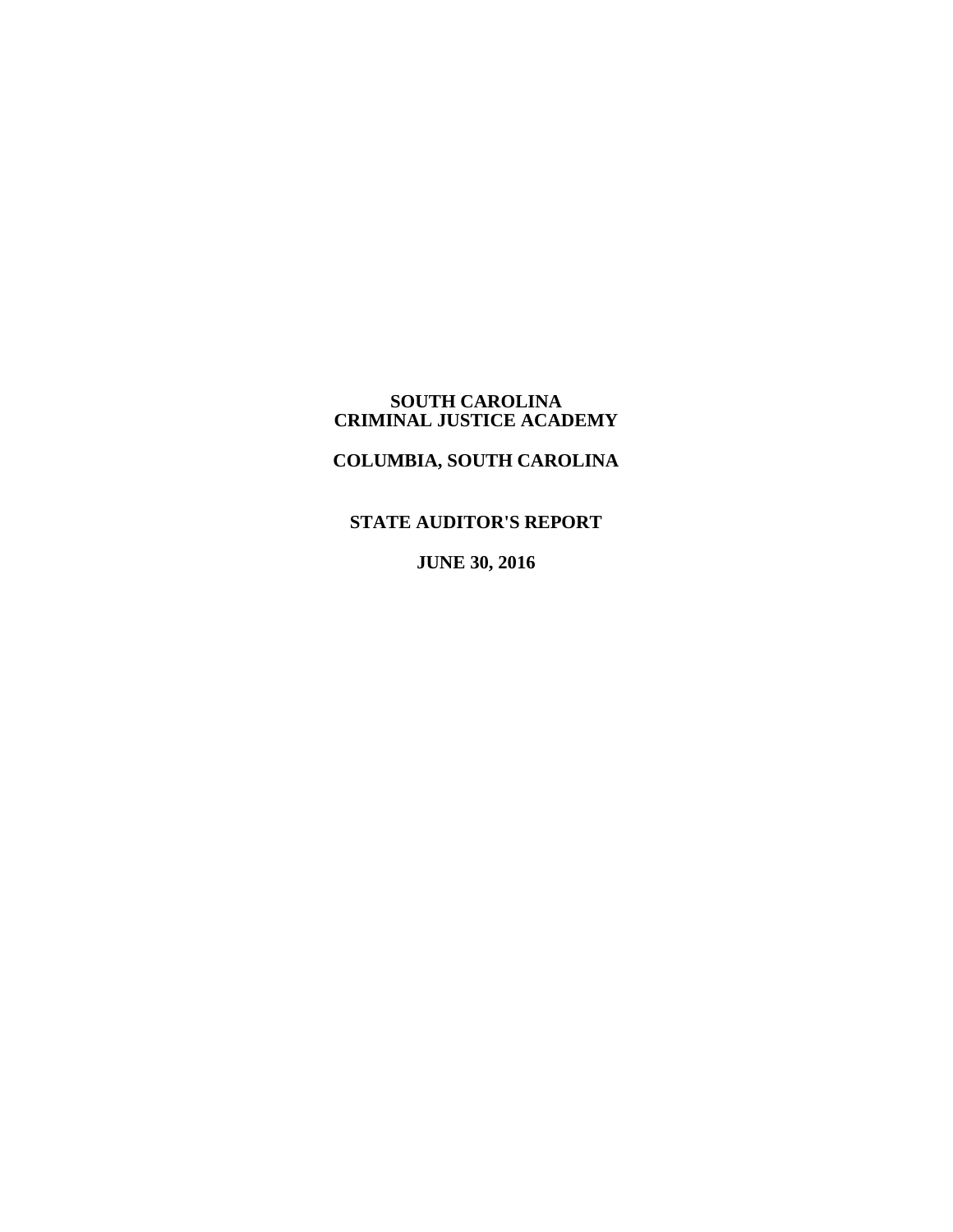

# INDEPENDENT ACCOUNTANT'S REPORT ON APPLYING AGREED-UPON PROCEDURES

August 3, 2017

Members of the Law Enforcement Training Council South Carolina Criminal Justice Academy State of South Carolina Columbia, South Carolina

We have performed the procedures described in Attachment 1, which were agreed to by the management of the South Carolina Criminal Justice Academy (the Academy), solely to assist you in evaluating the systems, processes and behaviors of the Academy for the fiscal year ended June 30, 2016. The sufficiency of these procedures is solely the responsibility of the specified parties in this report. Consequently, we make no representation regarding the sufficiency of the procedures described in Attachment 1 for the purpose of which the agreed-upon procedures report has been requested or for any other purpose.

This agreed-upon procedures engagement was conducted in accordance with attestation standards established by the American Institute of Certified Public Accountants. We were not engaged to and did not conduct an examination or review, the objective of which would be an opinion or conclusion, respectively, on the systems, processes and behaviors of the Academy. Accordingly, we do not express an opinion or conclusion. Had we performed additional procedures, other matters might have come to our attention that would have been reported to you.

The concept of materiality does not apply to findings to be reported in an agreed-upon procedures engagement. Therefore, all findings from the application of the agreed-upon procedures must be reported unless the definition of materiality is agreed to by the specified parties. Management of the Academy has agreed that the following deficiencies will not be included in the State Auditor's Report on Applying Agreed-Upon Procedures:

- Clerical errors of less than \$1,000 related to processing cash receipts and cash disbursements transactions unless the errors occur in ten percent or more of the transaction class inspected.
- Clerical errors of less than \$1,000 related to reporting packages.
- Errors in applying account coding definitions to accounting transactions unless it is determined that ten percent or more of the accounting transactions inspected were found to be in error.
- Reporting packages which are submitted less than three business days after the due date unless it is determined that more than two of the reporting packages were submitted late.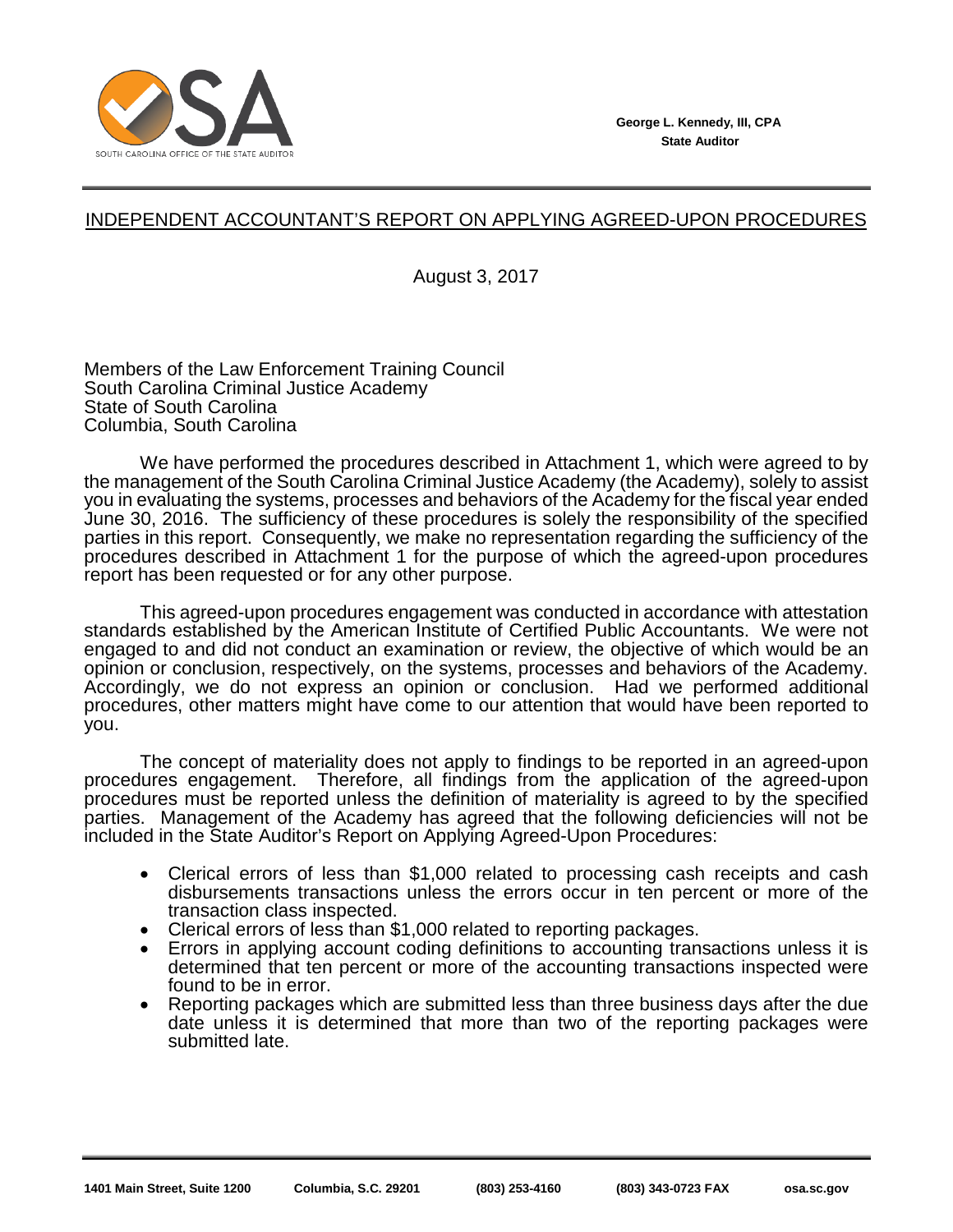Members of the Law Enforcement Training Council South Carolina Criminal Justice Academy August 3, 2017

This report is intended solely for the information and use of the governing body and management the South Carolina Criminal Justice Academy and is not intended to be and should not be used by anyone other than these specified parties. However, this report is a matter of public record and its distribution is not limited.

George & Kennedy, II

George L. Kennedy, III, CPA State Auditor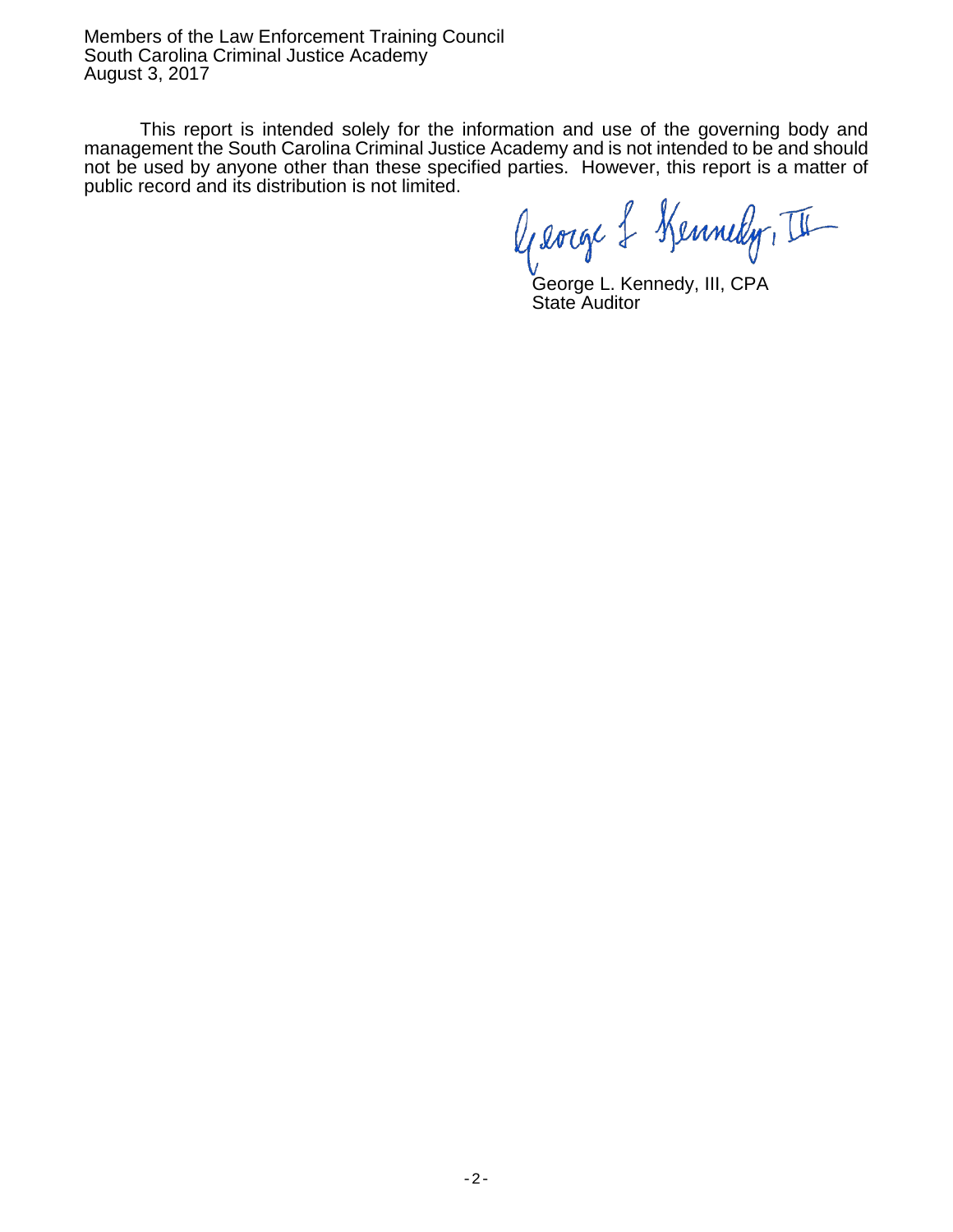#### **South Carolina Office of the State Auditor Agreed Upon Procedures Related to the Criminal Justice Academy (N20)**

# **Cash Receipts/Revenues**

- 1. Compare current year revenues and operating transfers at the subfund and account level from sources other than State General Fund appropriations to those of the prior year. Obtain and document an understanding of variations over \$100,000 and 10%.
- 2. Randomly select twenty-five cash receipts transactions and inspect supporting documentation to:
	- Agree transaction amount, date, payor, document number, and account coding to the general ledger.
	- Determine that revenues/receipts were deposited in a timely manner.
	- Ensure that both revenue collections and amounts charged are properly authorized by law.
- 3. Randomly select twenty-three cash receipts and inspect supporting documentation to determine that receipts are recorded in the proper fiscal year.

We found no exceptions as a result of the procedures.

### **Cash Disbursements/Non-Payroll Expenditures**

- 4. Compare current year non-payroll expenditures and operating transfers at the subfund and account level to those of the prior year. Obtain and document an understanding of variations over \$100,000 for General and Earmarked Funds and \$10,000 for Federal Funds and 10%.
- 5. Randomly select twenty-five non-payroll disbursements and inspect supporting documentation to determine:
	- Transaction is properly completed as required by agency procedures; invoice(s) agree(s) with general ledger as to vendor, amount, number, and date.
	- All supporting documents and approvals required by agency procedures and good business practice are present and agree with the invoice.
	- The transaction is a bona fide expenditure of the agency, properly coded to the general ledger.
	- Disbursement complied with all State laws, rules, and regulations including the State Consolidated Procurement Code, state travel regulations etc.
	- Clerical accuracy / verify proper sales/use tax.

For federally funded cash disbursements/non-payroll expenditures we will inspect supporting documentation to determine:

- Charges are necessary and reasonable for the proper administration of the program, incurred during the approved grant period, given consistent accounting treatment and applied uniformly to both federally assisted and other activities of the recipient.
- 6. Randomly select twenty-five non-payroll disbursements and inspect supporting documentation to determine that disbursements are recorded in the proper fiscal year.

We found no exceptions as a result of the procedures.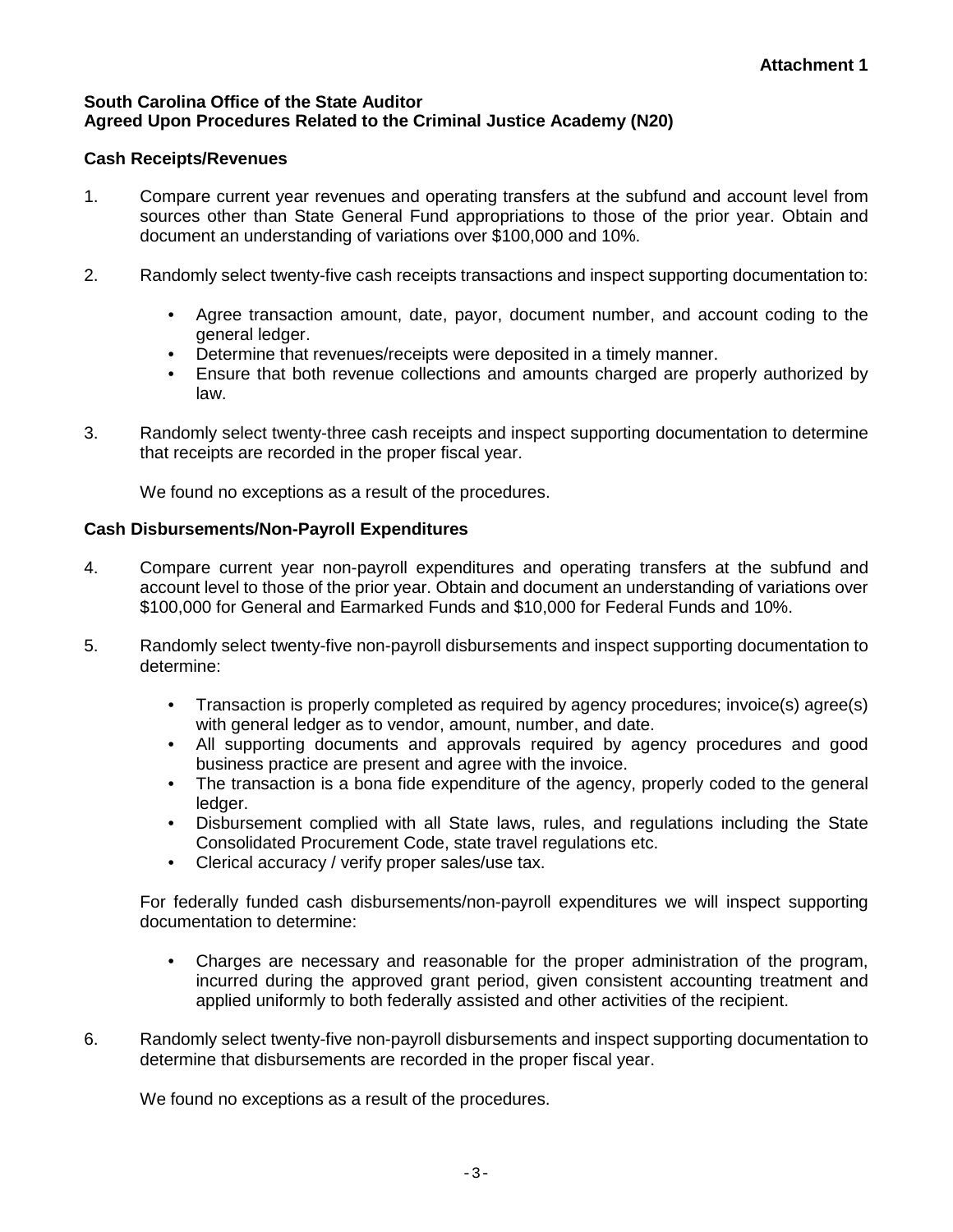# **Payroll**

- 7. Compare current year payroll expenditures at the subfund and account level to those of the prior year. Obtain an understanding of variations over \$100,000 and 10%.
- 8. Randomly select fourteen salaried employees and inspect supporting documentation during the fiscal year to:
	- Obtain and inspect the employee's payroll and/or personnel file for various forms, communications, etc., to confirm that the person is a bona fide employee of the agency.
	- Agree gross pay to supporting documentation noting all changes to gross salary for the year. Determine that all changes have been properly approved.
- 9. Randomly select five bonus pay disbursements to determine:
	- Employee does not make more than \$100,000 annually.
	- Bonuses received during the year did not exceed \$3,000.
	- Transaction was appropriately documented and approved.
- 10. Randomly select ten bonus pay disbursements authorized by the 2015-2016 Supplemental Appropriations to determine:
	- Employee is a permanent state employee in a full-time equivalent position who has been in continuous state service for at least six months prior to July 1, 2015
	- Employee does not make more than \$100,000 annually
	- Bonus pay was split between funds according to the ratio of the employee's base salary
- 11. Randomly select five employees hired during the fiscal year to determine if they were added to the payroll in accordance with the agency's policies and procedures and that their first pay check was properly calculated in accordance with applicable State law.
- 12. Randomly select five employees who terminated employment during the fiscal year to determine if they were removed from the payroll in accordance with the agency's policies and procedures, that the employee's last pay check was properly calculated and that the employee's leave payout was properly calculated in accordance with applicable State law.
- 13. Compare the percentage change in personal service expenditures to the percentage change in employer contributions expenditures. Obtain an explanation of changes of +/- 10%.
- 14. Compute the percentage distribution of fringe benefit expenditures by fund source and compare to the actual distribution of recorded personal service expenditures by fund source. Obtain an explanation of changes of +/- 10%.

We found no exceptions as a result of the procedures.

#### **Journal Entries and Transfers**

- 15. Randomly select nine non-recurring journal entries and eight transfers for the fiscal year to:
	- Trace postings to the general ledger, confirming amounts agree with supporting documentation.
	- Confirm transaction is properly approved.
	- Inspect supporting documentation to confirm the purpose of the transaction.

We found no exceptions as a result of the procedures.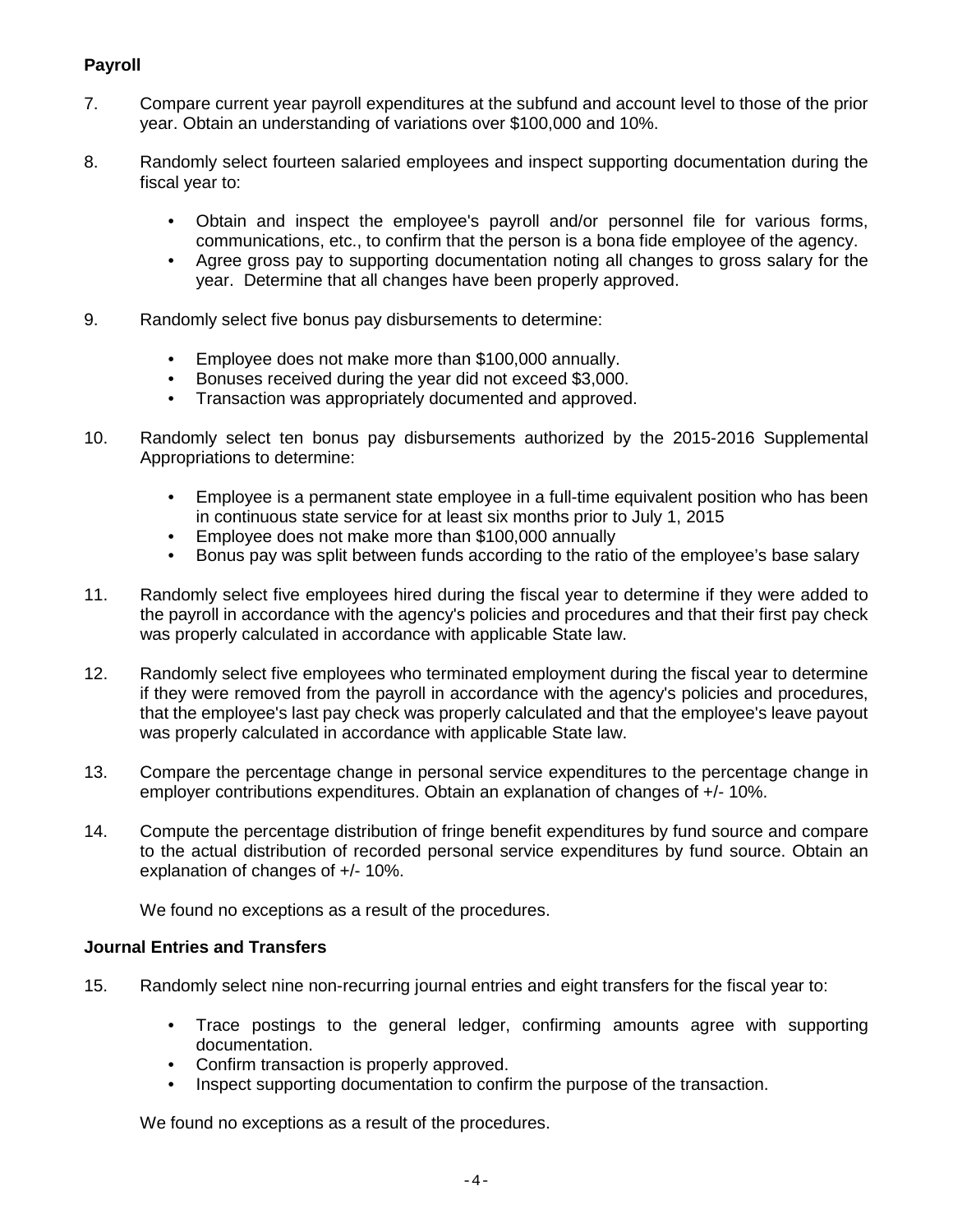#### **Appropriation Act**

- 16. Inspect the Appropriation Act work program, provided to and completed by management, noting areas of noncompliance, if any.
- 17. Confirm compliance with agency-specific state provisos by inquiring with management and observing supporting documentation.

### **Finding**

The Academy did not obtain proper approval from the Comptroller General's Office for foreign travel taken during the fiscal year.

#### **Management's Response**

The Agency was unaware of the requirement to obtain prior approval from the Comptroller General's Office since there has never been a previous opportunity for any of the Agency's employees to travel outside the United States. This will be properly handled for any future trips.

#### **Reporting Packages**

- 18. Obtain copies of fiscal year end reporting packages submitted to the Office of the State Comptroller General (CG). Inspect the Master Reporting Checklist to determine the appropriate reporting packages were prepared and submitted by the due date established by the CG's Reporting Policies and Procedures Manual.
- 19. In addition to the above procedure, we will perform the following:
	- Capital Assets Reporting Package:
		- o Determine if responses are reasonable/accurate based on inspection of the SCEIS general ledger and the SCEIS Asset History Sheet report.
	- Grants and Contributions Revenue Reporting Package
		- o Determine if the beginning fund balance, grant receipts and qualified expenditures agree to the SCEIS general ledger for each grant and that the CFDA number for each grant was properly reported.
	- Inventory Reporting Package
		- o Determine if reported inventory amount agrees to the SCEIS Yearend Inventory Report and Academy records.
	- Operating Leases Reporting Package:
		- o Determine if amounts agree to the SCEIS general ledger, the SCEIS Operating Leases Expense w/ Vendor report, and/or Academy prepared reports/spreadsheets. In addition, based on inspection of invoices and lease agreements, determine if rental payments were properly classified, coded, and calculated by inspecting the following reported amounts: (1) Five haphazardly selected contingent rental payments; (2) One haphazardly selected payment for each vendor included in the remaining rental payment classifications (One Time Rental Payments, Payments for supplies and other billing charges).
	- Other Payroll Liabilities Reporting Package:
		- o Determine if amounts agree to agency prepared reports/spreadsheets and the SCEIS Compensated Absences Report.

We found no exceptions as a result of the procedures.